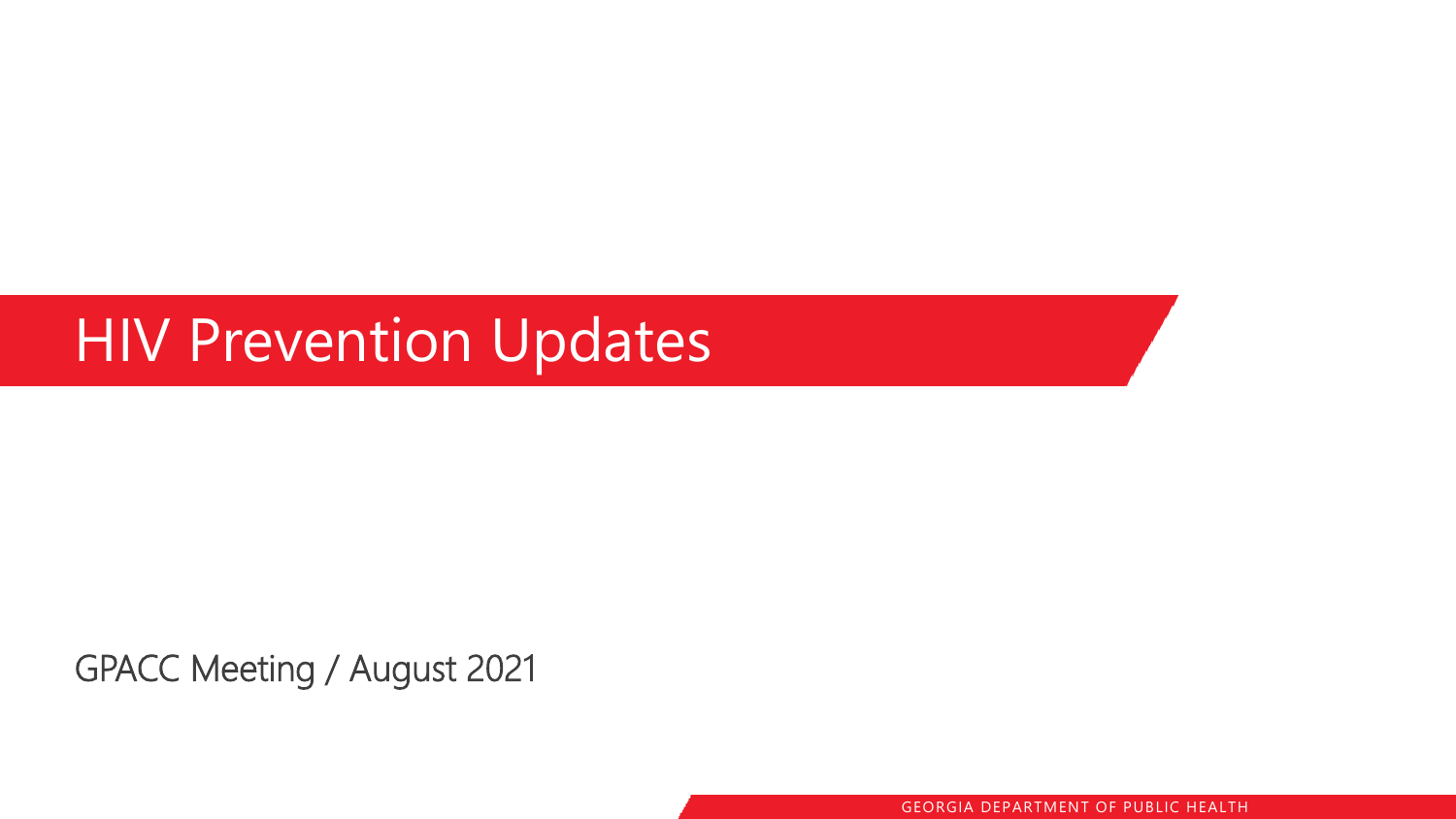## **Testing Trends . . .**

**\***Preliminary data, Jan – June 2021

### **31,512** total test events

- **96 Newly D<sub>x</sub>**
- 61% of test events **included STI screening.**
- **70% (68)** of newly diagnosed individuals were diagnosed in Fulton and DeKalb Health Districts.

SOURCE: C&T - HIV Counseling and Testing Database, as of 19 Aug 2021. Georgia Department of Public Health, Division of Health Protection, HIV Prevention Unit

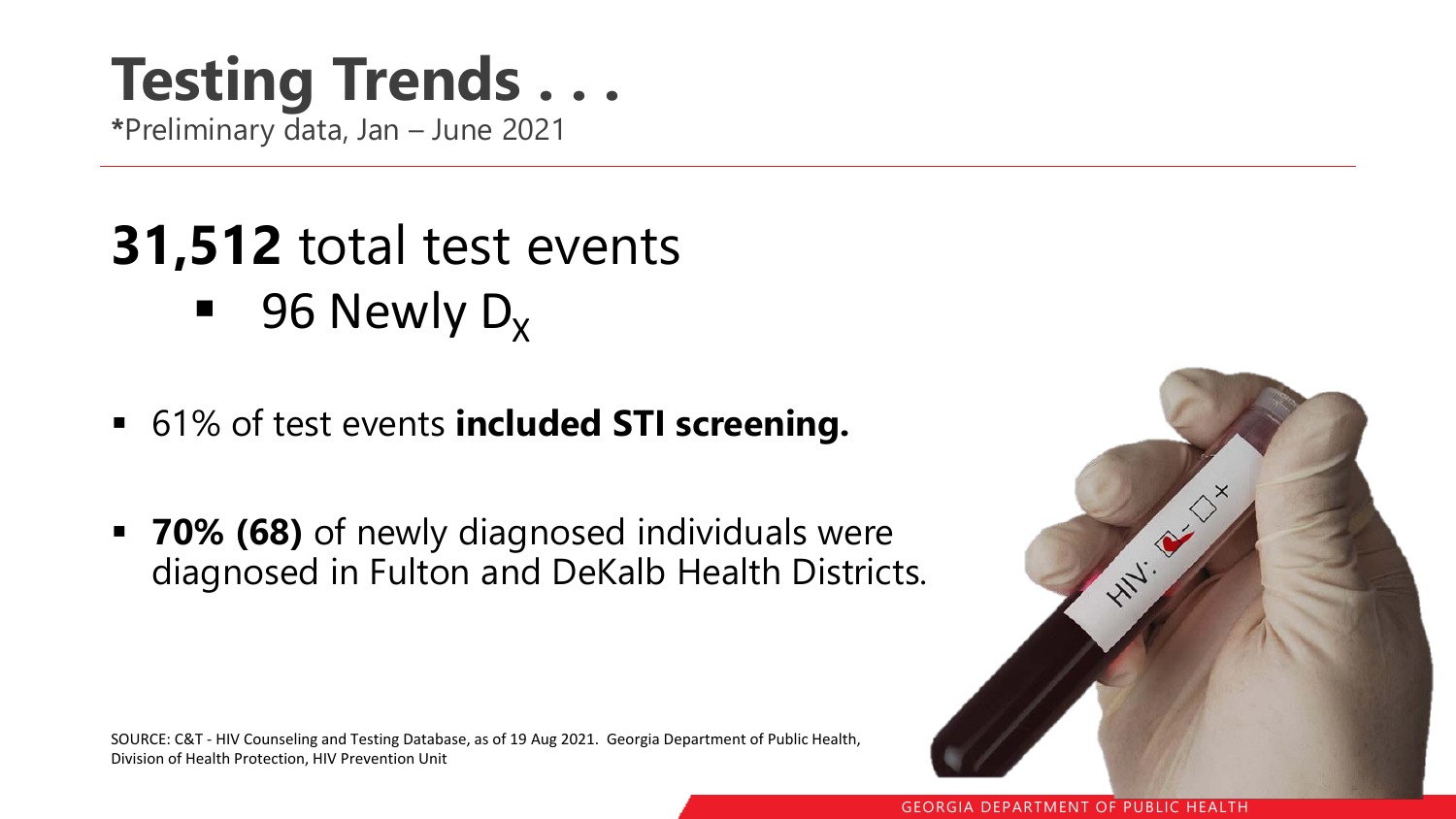### **HIV Testing Trends** (N = 31,512)

**\***Preliminary data, Jan – June 2021

- Most newly diagnosed individuals self-reported their **race/ethnicity** as "Black" followed by "Hispanic" and "White."
- **20–29 year olds** accounted for the most diagnosed age group, representing nearly half (49%) of newly dx positives.
- "Transgender unspecified" accounted for the highest positivity rate by **gender.**

SOURCE: C&T - HIV Counseling and Testing Database, as of 19 Aug 2021. Georgia Department of Public Health,

Division of Health Protection, HIV Prevention Unit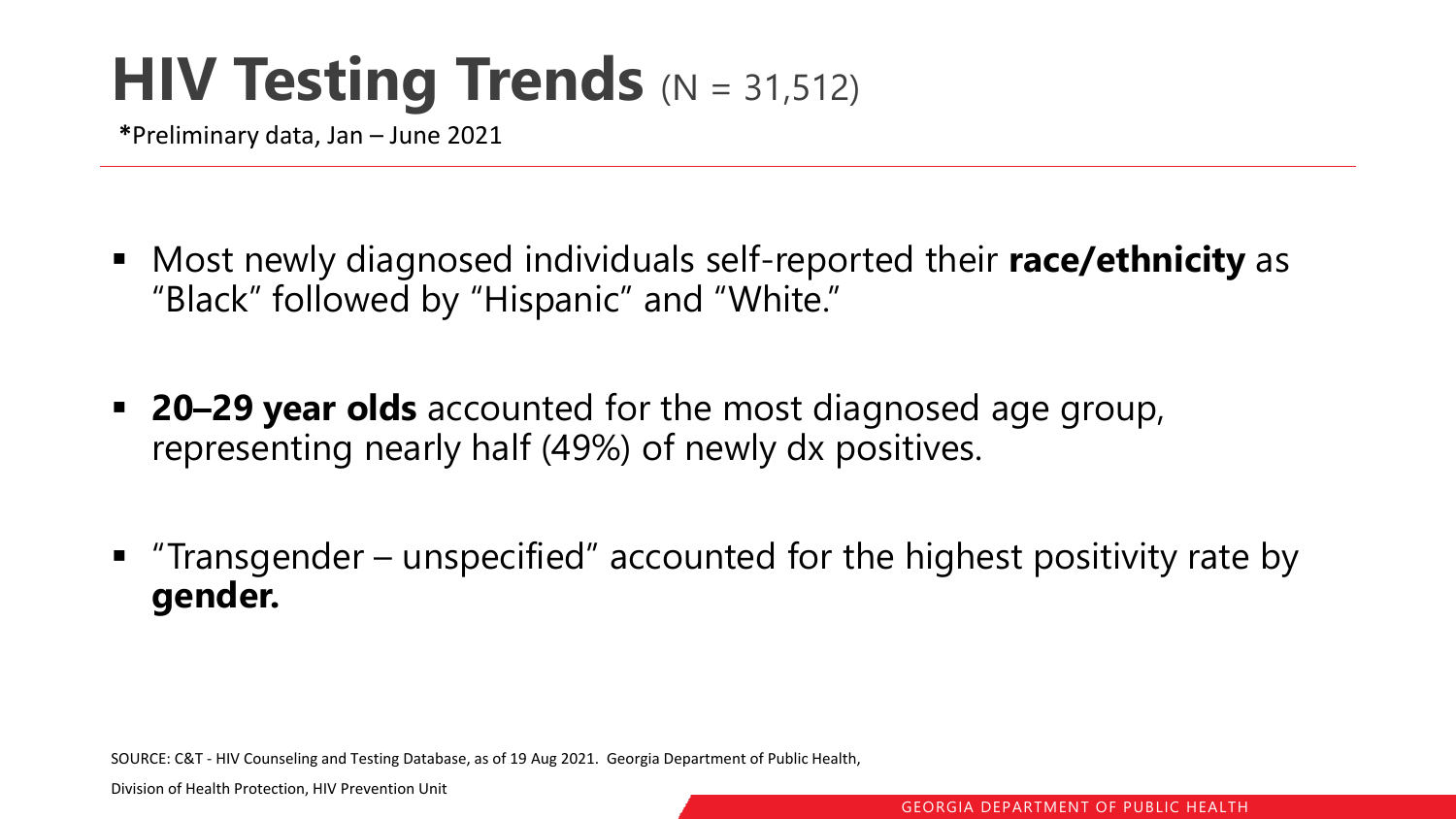# **Linkage to Care**

**\***Preliminary data, Jan – June 2021

| <b>HIV Positive Test Result Outcomes</b>             | Newly Confirmed Positive <sup>1</sup> |         |
|------------------------------------------------------|---------------------------------------|---------|
|                                                      | <b>Number</b>                         | Percent |
| Confirmed HIV positive test                          | 96                                    | 0.4%    |
| Referred to medical care                             | 89                                    | 92.7%   |
| Linked to medical care (attended first appointment): | 68                                    | 70.8%   |
| <b>Referred to Partner Services</b>                  | 92                                    | 95.8%   |
| <b>Interviewed for Partner Services</b>              | 31                                    | 32.3%   |

1Newly identified confirmed positive are measured by combined self-reported HIV status and a positive test result at the current testing event.

SOURCE: C&T - HIV Counseling and Testing Database, as of 19 Aug 2021. Georgia Department of Public Health, Division of Health Protection, HIV Prevention Unit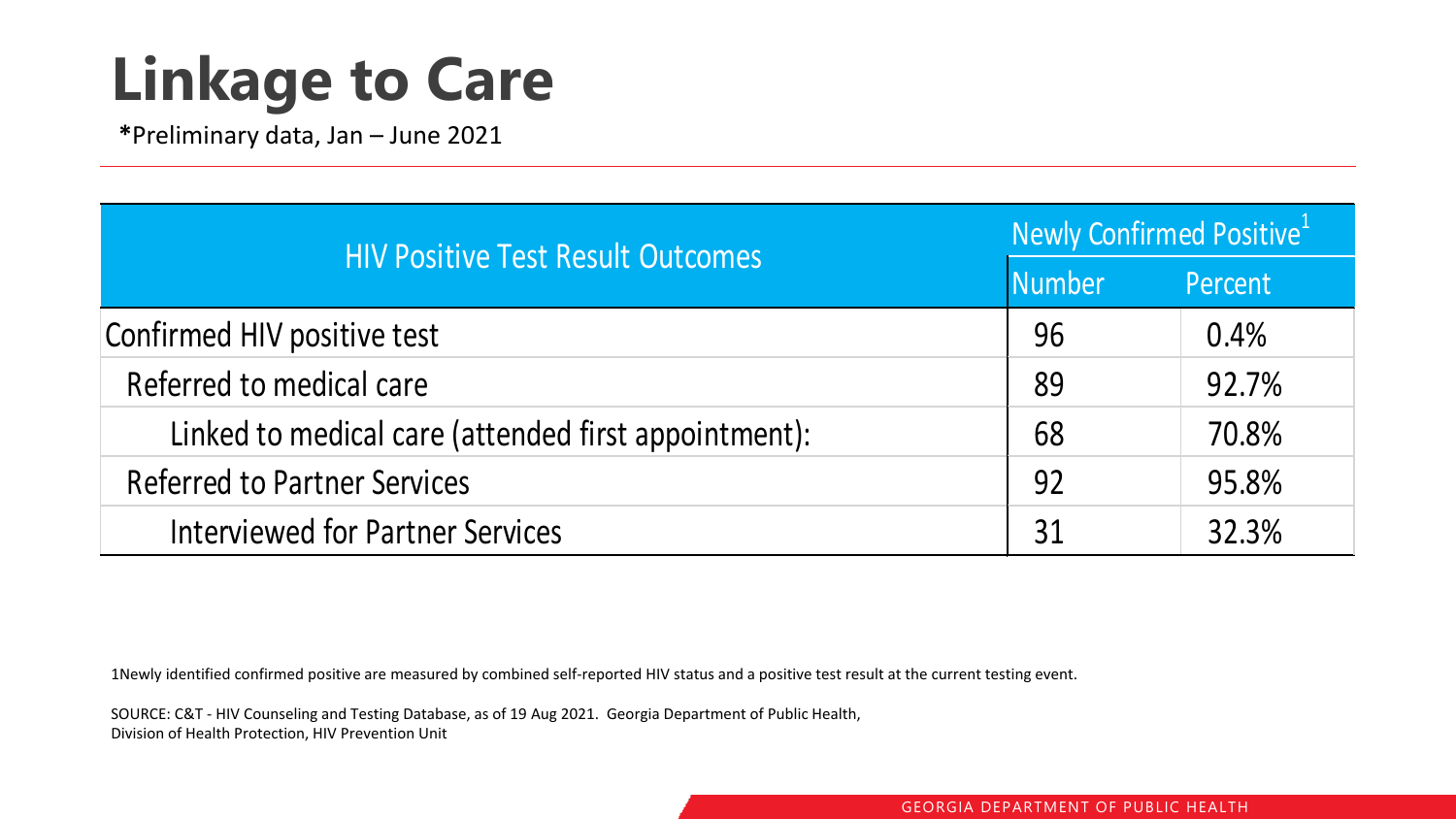# **Linkage to PrEP**

**\***Preliminary data, Jan – June 2021

| <b>HIV Negative Test Result Outcomes</b>        | <b>Number</b> | Percent |
|-------------------------------------------------|---------------|---------|
| Total test-level testing events                 | 31,512        | 100%    |
|                                                 |               |         |
| HIV negative test                               | 31,327        | 99.4%   |
| <b>Screened for PrEP Eligibility</b>            | 23,252        | 74.2%   |
| Eligible for PrEP                               | 14,640        | 46.7%   |
| <b>Referred to PrEP Provider</b>                | 6,997         | 22.3%   |
| Provided Navigation or Linkage to PrEP Provider | 4,655         | 14.9%   |

SOURCE: C&T - HIV Counseling and Testing Database, as of 19 Aug 2021. Georgia Department of Public Health, Division of Health Protection, HIV Prevention Unit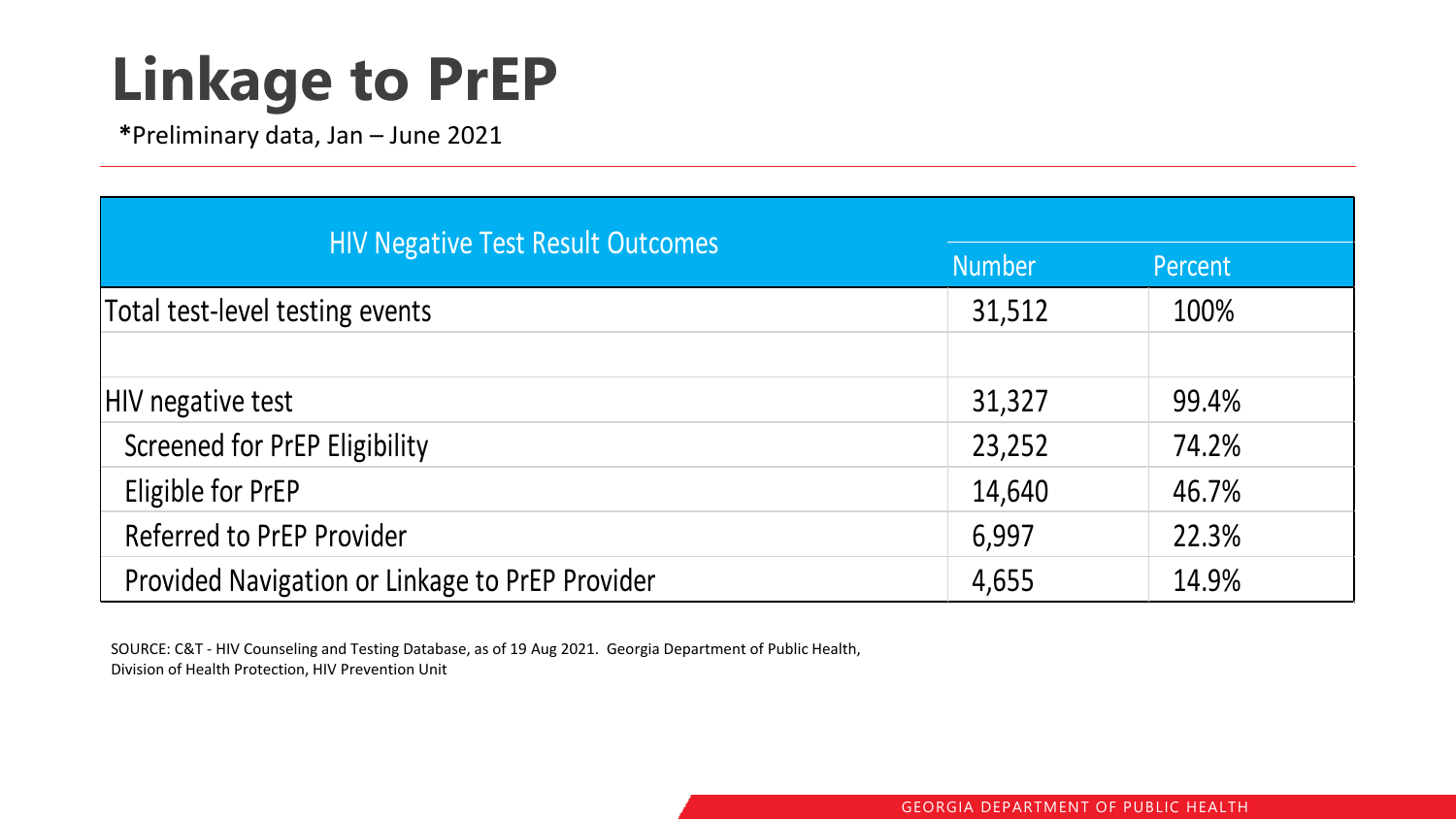# **Georgia HIV Self-Testing**

\*preliminary data (Jan-Aug 2021)



#### Statewide Initiative

- **825** HIV self-test kits requested
	- 564 (68%) mail ordered requests
	- 261 (32%) pick-up requests
- Nearly 25% of requests are coming from the Savannah HD, followed by Cobb HD (20%)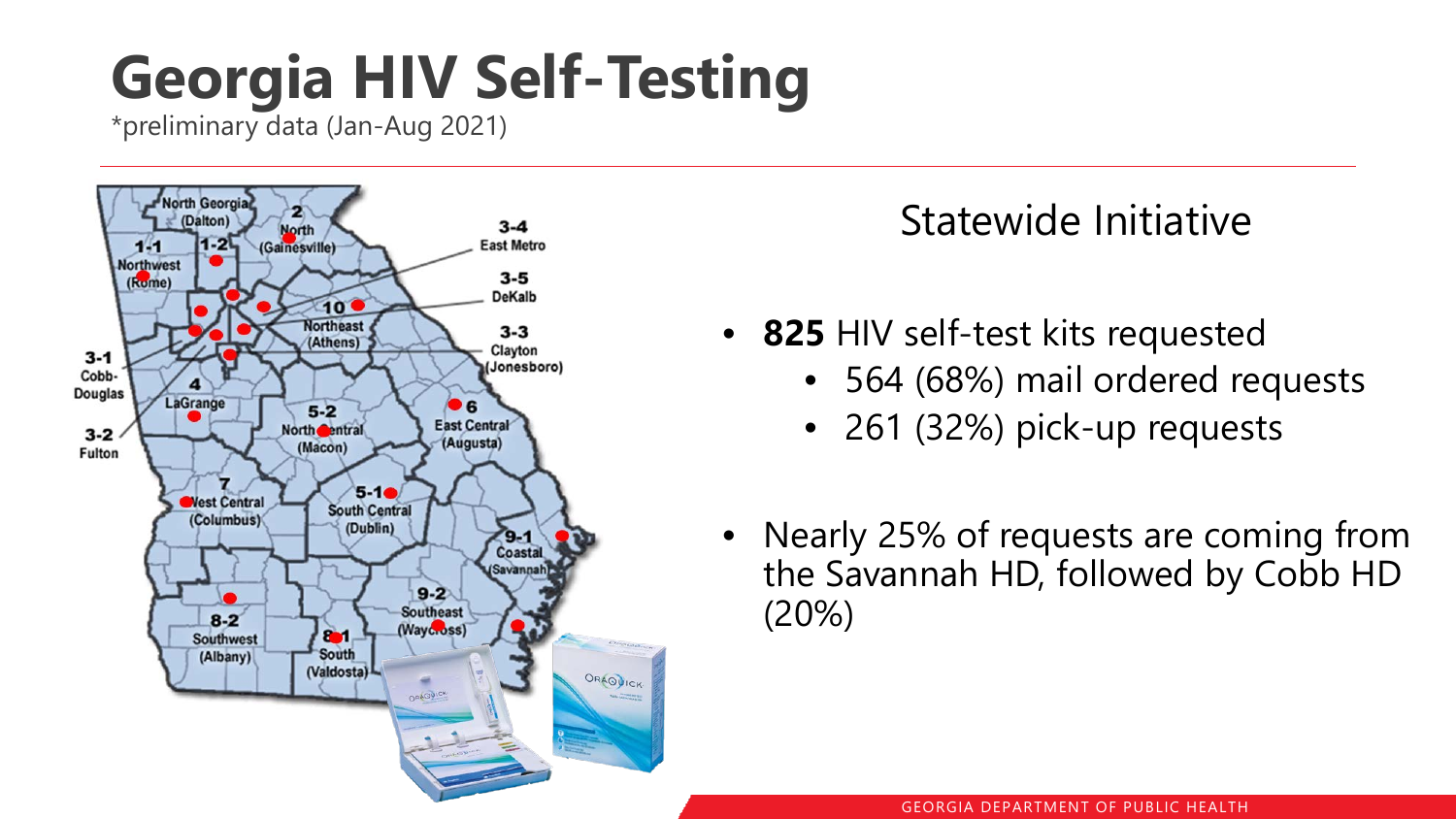## **Prevention Program Updates**

- Syringe Services Program Registration and Monitoring
	- Statewide Harm Reduction Coordinator Charles Dansby
	- Development of SSP Provider Application, Monitoring, Data Collection and Reporting System *(in progress)*
- Reviewing applications for vacant RPC position *(closes 8/29)*
- Decrease in local staff reassignments to support COVID activities
- RPCs are completing mid-year reviews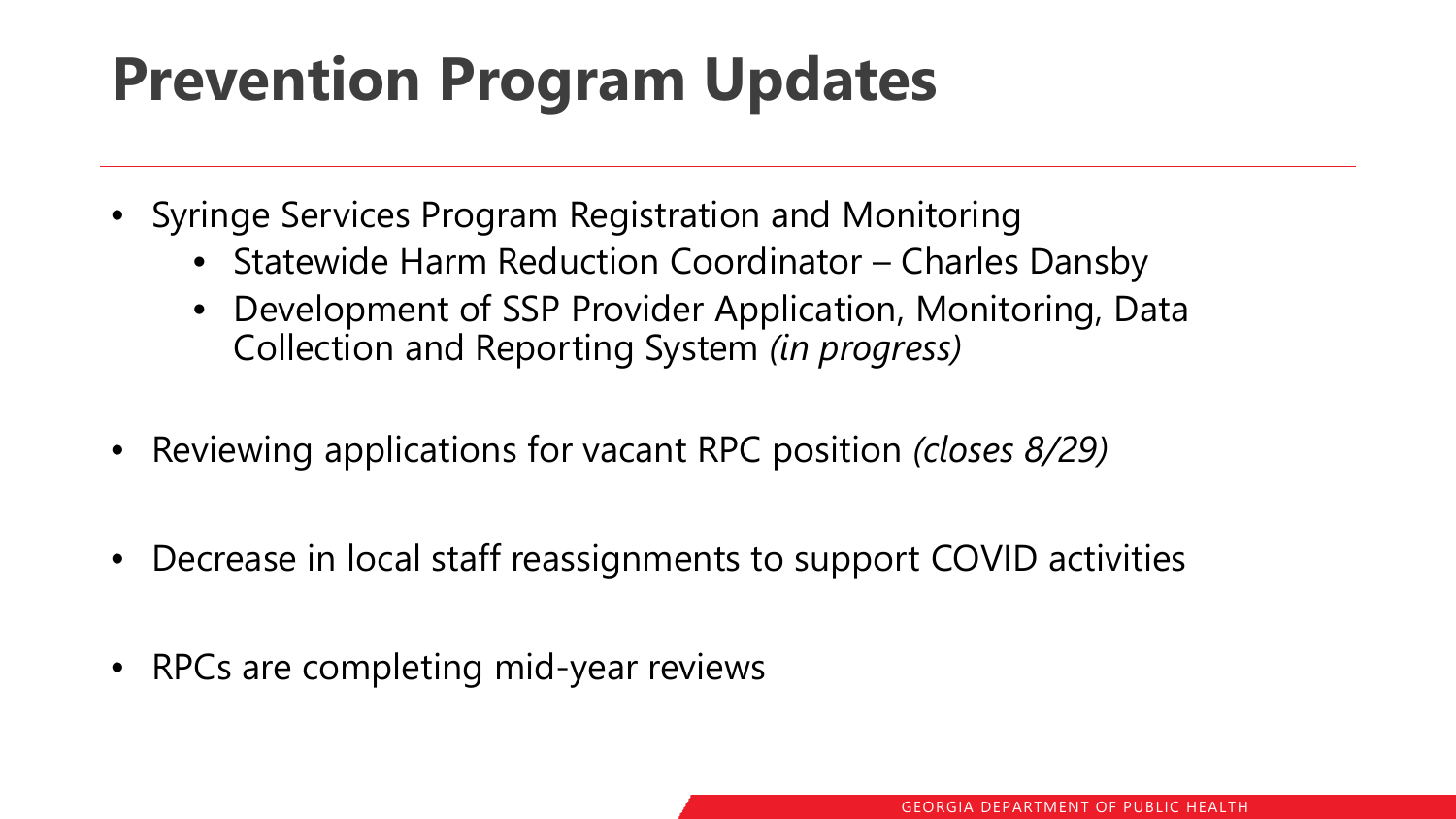### **Focused Prevention Activities**

- Rural Journey to Change Leadership Conference presented by the West Central Health District, June 2021
- Journey to Change Leadership Conference (Metro), October 2021
- Supporting the African American Male Wellness Agency for its Annual 5k Run on 10/9 at Friendship Baptist Church in Atlanta

Coming Soon:

- LGBTQIA organizational assessment tool
- Women-centered prevention events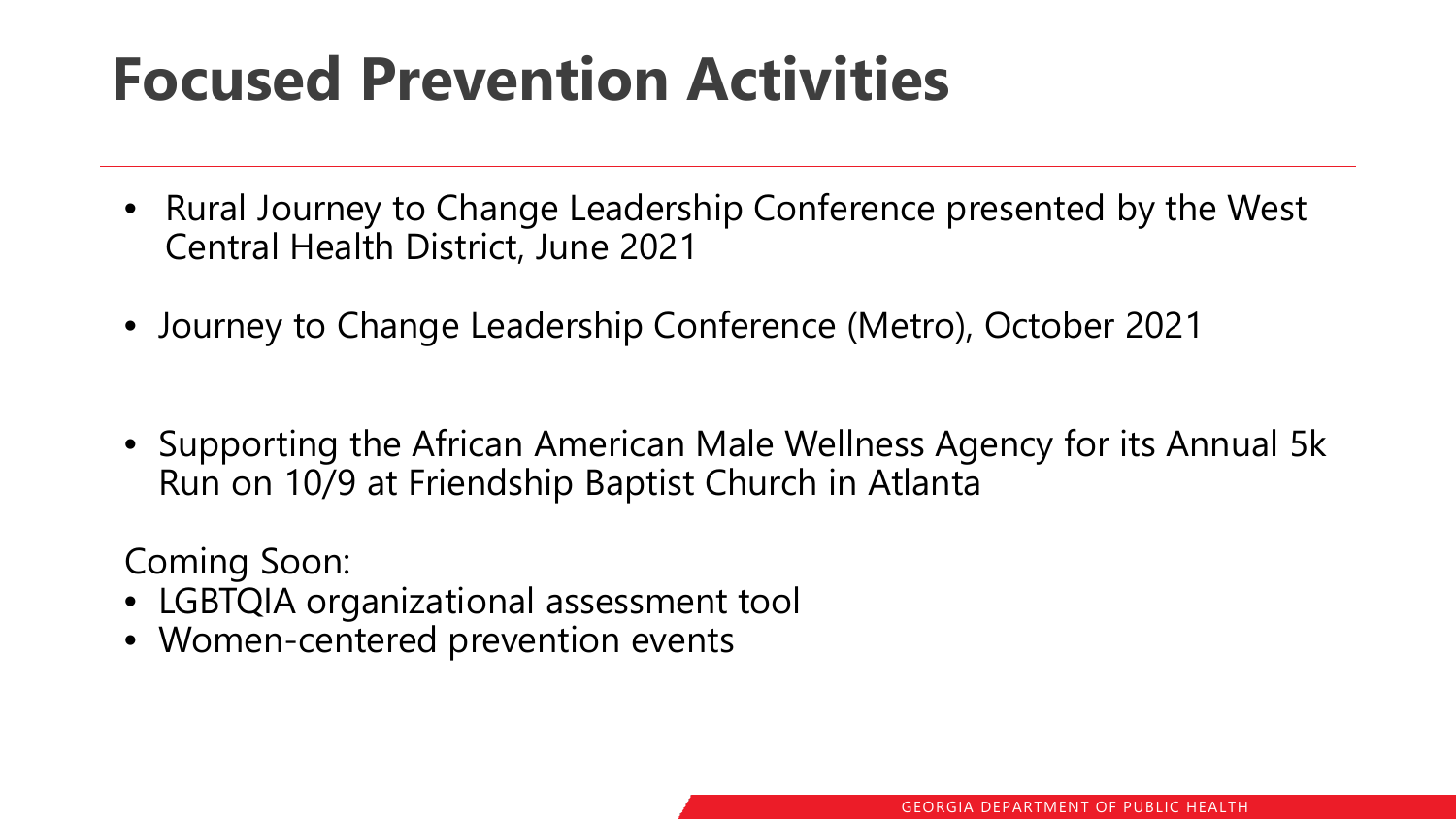# **Training & Development**

- Capacity Building Assistance and technical support is available to GPACC members and Health Districts interested in creating a Community Advisory Board.
- CBA available for mail-order condom distribution and self-testing initiatives.
- HIV Counseling and Testing Training
	- 125 individuals trained since January 1
	- Ongoing, monthly Counseling and Testing Training is available

Coming this Fall:

- Social Networking Strategy (SNS), October 6 8 and October 12 14
- Motivational Interviewing, October dates TBD
- Personalized Cognitive Counseling (PCC), October dates TBD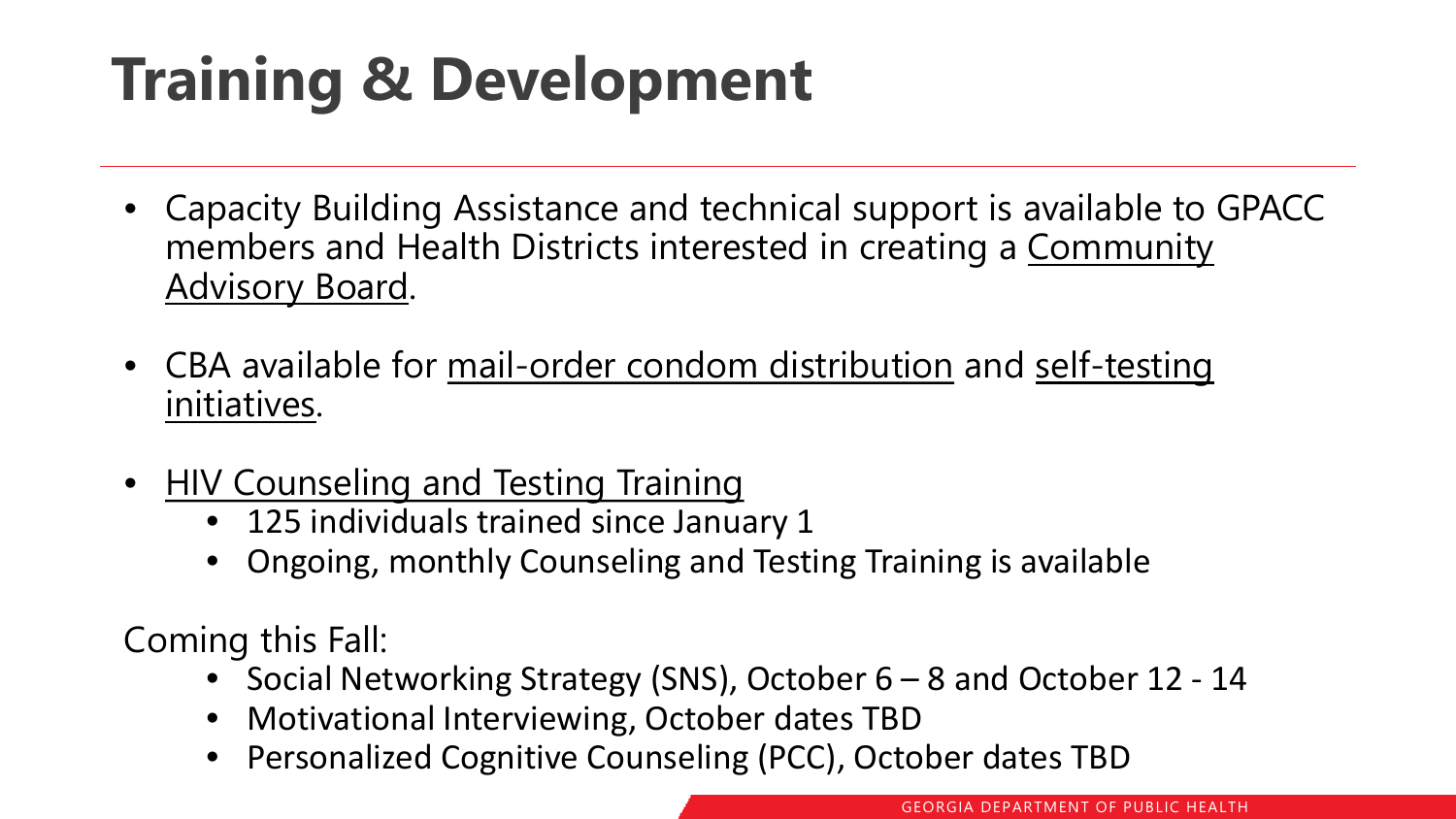

### Prevention Takeaways

- Availability of CBA/TA to support HIV Prevention Activities
- Initiation and roll-out of statewide Harm Reduction Activities
- Upcoming J2C Virtual Conference in October 2021
- Upcoming Women's Prevention Activities
- Decrease in locally reassigned staff